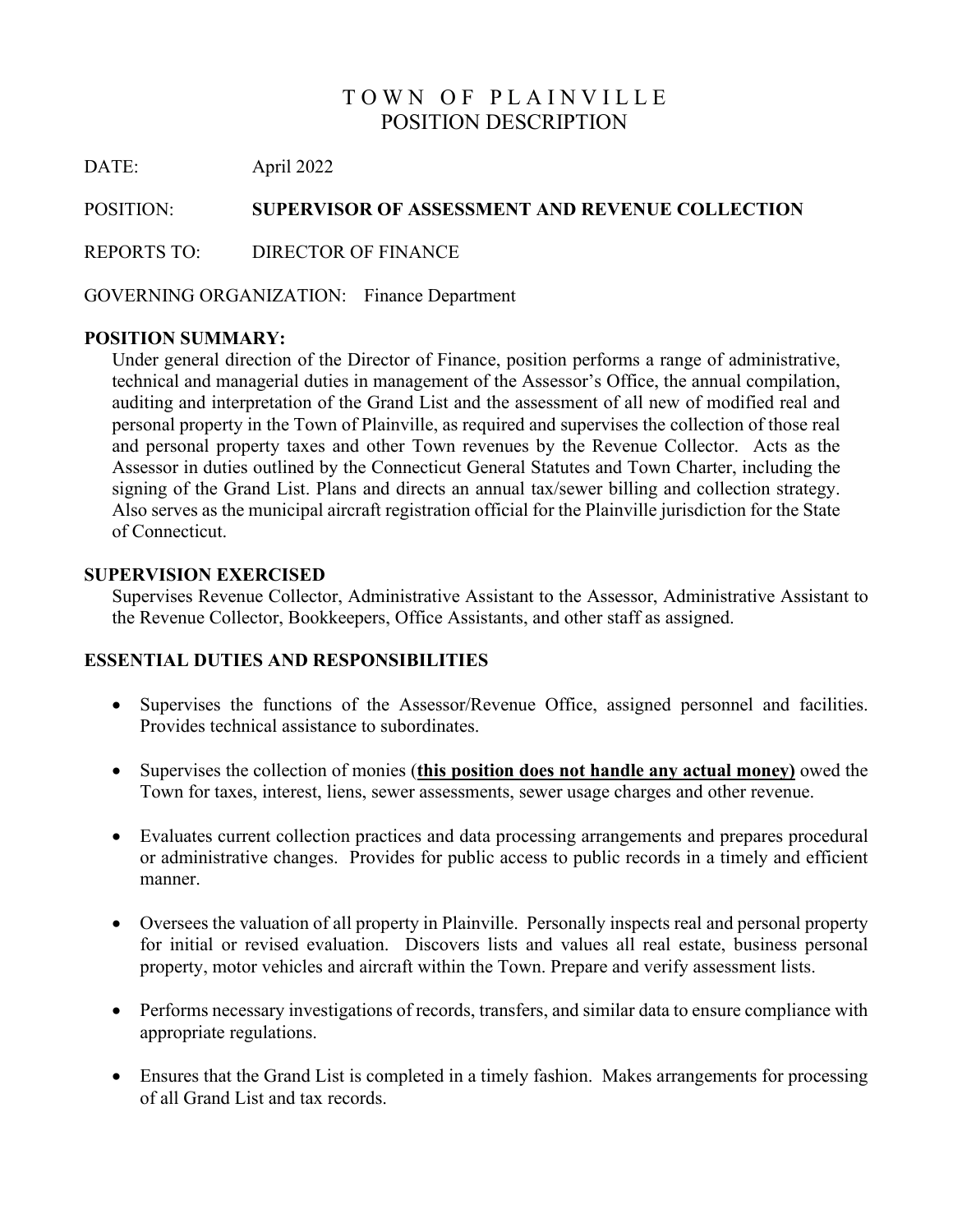# **SUPERVISOR OF ASSESSMENT AND REVENUE COLLECTION (Continued Page 2)**

- Interprets any records, lists, maps, etc. for other Town officials or the general public, as they relate to assessments. Provides technical assistance, information and assistance to the general public. Investigates complaints and problems; makes appropriate recommendations for solutions.
- May hear and make recommendations on grievances filed by employees within the divisions of Assessment and Collection. Provides assistance, as required, in negotiating collective bargaining agreements.
- Appears in Court on the Town's behalf in assessment/value or collection cases.
- May prepare estimates of property values for use by Town staff in the process of Town real estate transactions.
- Processes and administers all programs and required reports for the state government including elderly, veterans, renters and all valuation reports and reimbursement programs as well as the aircraft and manufacturers program. Prepares statistical reports for submission to state and Federal governments. Prepare and maintain all necessary records, maps and other materials as required by state and local statutes.
- Assists elderly owners/renters with applications for tax relief, as required by statute.
- Coordinates Assessment and Collection news, promotional releases, tax billing and assessment notification schedules.
- Prepares annual operating budget, annual report and other required documents for the divisions of Assessment and Collection.
- Complies with all proper safety procedures and regulations and ensures that everyone in the department follows proper safety procedures and regulations.
- Treats other employees, and any others with whom there is contact, with courtesy, respect and professionalism.
- Attend various meetings.
- Performs related duties as necessary and/or as assigned.

# Education and Experience:

Bachelor's degree in business administration, accounting or a closely related field in addition to courses in assessment or collection and related fields.

Certified as a Connecticut Certified Municipal Assessor (or able to obtain such certification in one year). Municipal Collection certification preferred or ability to become certified as a Connecticut Municipal Collector within five years.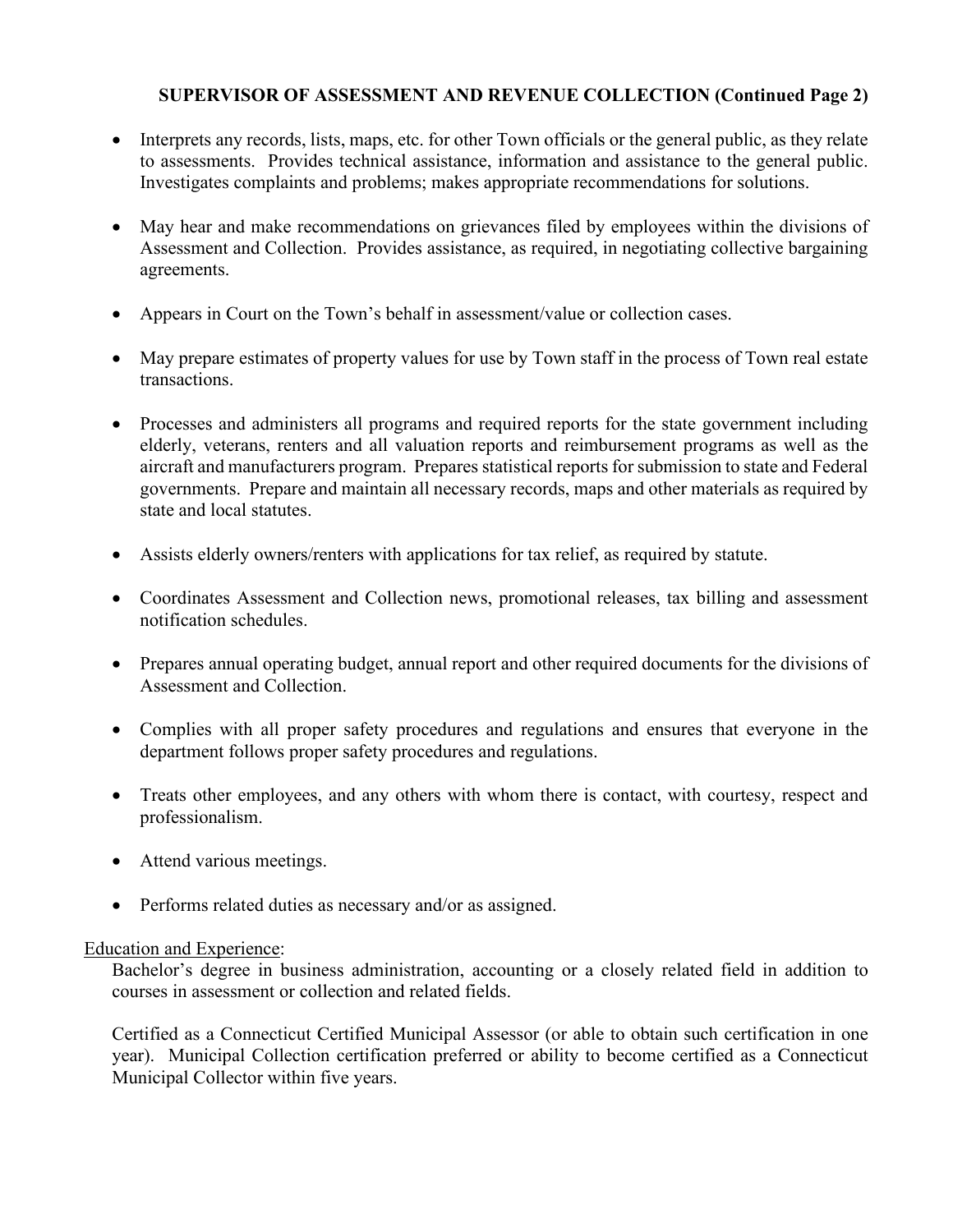## **SUPERVISOR OF ASSESSMENT AND REVENUE COLLECTION (Continued Page 3)**

## **DESIRED QUALIFICATIONS**

Minimum of six (6) years of progressively responsible experience in the assessment or tax collection field. Not less than two (2) of those years experience shall be in a supervisory capacity. Previous experience in a Connecticut municipal assessor's or tax collection office preferred.

Must possess a valid driver's license.

#### Necessary Knowledge, Skills and Abilities:

Knowledge of the laws of the State of Connecticut, assessment law and practices as they apply to municipal assessment and the ability to stay current with changes. Considerable knowledge of modern theories, principles, methods and techniques for the collection, recording and handling of cash. Knowledge of local property values and construction costs.

Knowledge of revaluation, assessing practices and administration; knowledge of appraisal and assessment techniques used in determining real estate, personal property and motor vehicle values and with collection of the taxes related to such values; knowledge of listing, measuring and valuation procedures; and knowledge of trends in the real estate market and the local and state economy.

Ability to read and interpret survey maps and legal documents. Ability to make technical computations and to draw land sketches. Ability to obtain and analyze data affecting property value and to make impartial and consistent estimates based on such data.

Ability to schedule, assign and supervise work of subordinates. Demonstrated supervisory, organizational and interpersonal skills essential; ability to communicate effectively verbally and in writing; considerable ability to interact with the general public, elected and appointed officials, the Elderly, business professionals, and work with associates. Ability to handle stressful situations with tact and skill.

Considerable knowledge of computer techniques and their applications in valuation and assessment administration, and collection administration.

Ability to establish and maintain effective working relationships with subordinates, other Town officials and the general public.

Ability to supervise the work of administrative support personnel.

Ability to effectively manage agitated individuals.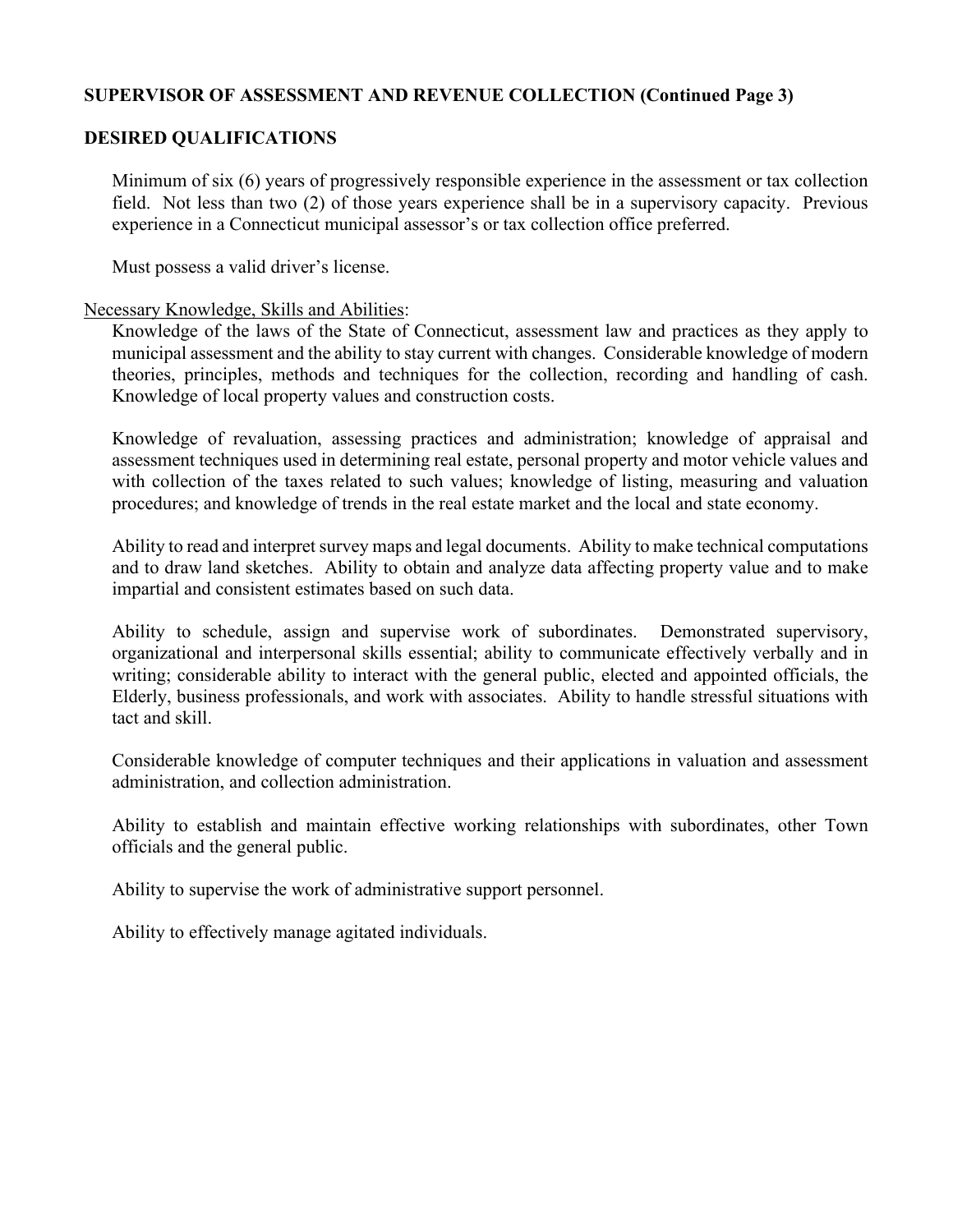#### **SUPERVISOR OF ASSESSMENT AND REVENUE COLLECTION (Continued Page 4)**

## **PHYSICAL DEMANDS**

*The physical demands described here are representative of those that must be met by an employee to successfully perform the essential functions of this job. Reasonable accommodations may be made to enable individuals with disabilities to perform the essential functions.* 

While performing the duties of this job, the employee is often required to push, pull and lift light objects less than 20 pounds as in files and computer equipment.

The employee must possess a range of manual dexterity abilities including performing basic motor skills, simple manipulative skills (e.g., writing and collating), and moderately difficult manipulative skills (e.g., filing, typing, using a calculator, etc.).

The employee must be able to perform gross body coordination and perform tasks which require handeye coordination including keyboard operation, operating hand tools, etc. The duties of this

position requires the employee to be able to walk, stand and sit for prolonged periods. The employee must also be able to conduct field inspections including climbing, crawling, etc.

The employee must also be able to see objects far away as in driving; see objects closely as in typing or reading; able to hear normal conversation with some background noise; able to distinguish and understand voice patterns and verbal instructions; and the ability to speak clearly and with volume.

#### **MENTAL REQUIREMENTS**

*The mental demands described here are representative of those that must be met by an employee to successfully perform the essential functions of this job. Reasonable accommodations may be made to enable individuals with disabilities to perform the essential functions.* 

While performing the duties of the job, the employee will often be required to attend to the same task/function for more than 3 hours at a time depending upon the specific task. The employee must also be able to concentrate on a broad range of issues/details with interruption.

The employee must be able to remember assignments for multiple tasks required during the work day, a period of several days, and at different parts of the year (calendar/fiscal). The employee is constantly required to remember assignments and plan and prioritize work of self and others. Ability to distinguish between public and confidential information and handle it appropriately.

The employee is often required to understand and relate to basic, specific and general instructions generally several at a time as well as the ability to utilize and apply knowledge of practices and principles of work. The job requires that the employee be able to use knowledge and reasoning to solve routine and complex problems.